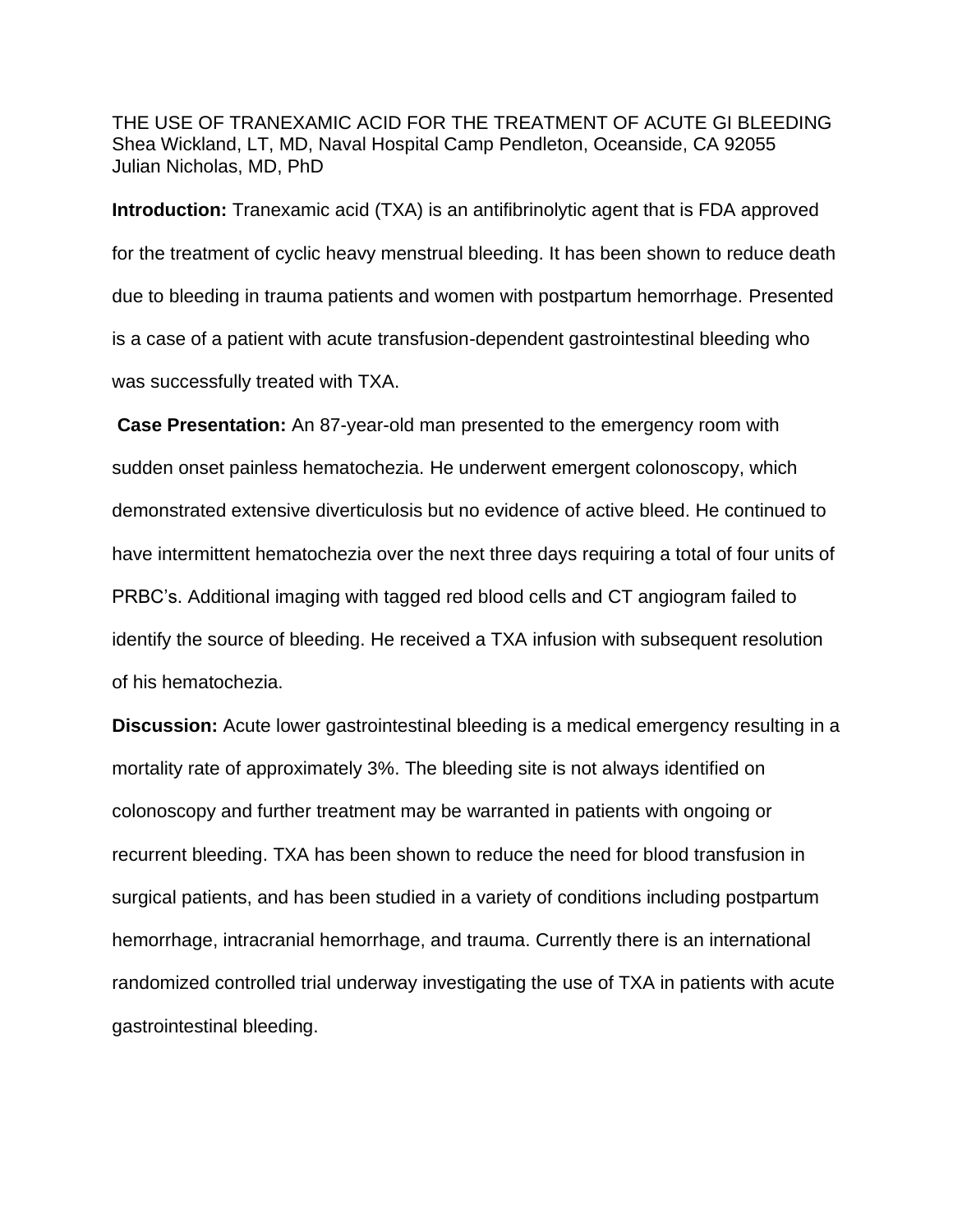**Scholarly Question:** What is the role for empiric therapy with TXA for the treatment of acute gastrointestinal bleed?

**Conclusion:** As illustrated by this case, treatment with TXA could be considered in patients with acute gastrointestinal bleeding, particularly when endoscopy is not readily available. However, currently there is insufficient evidence to support the empiric use of TXA and larger studies are needed to assess its effect on overall morbidity and mortality.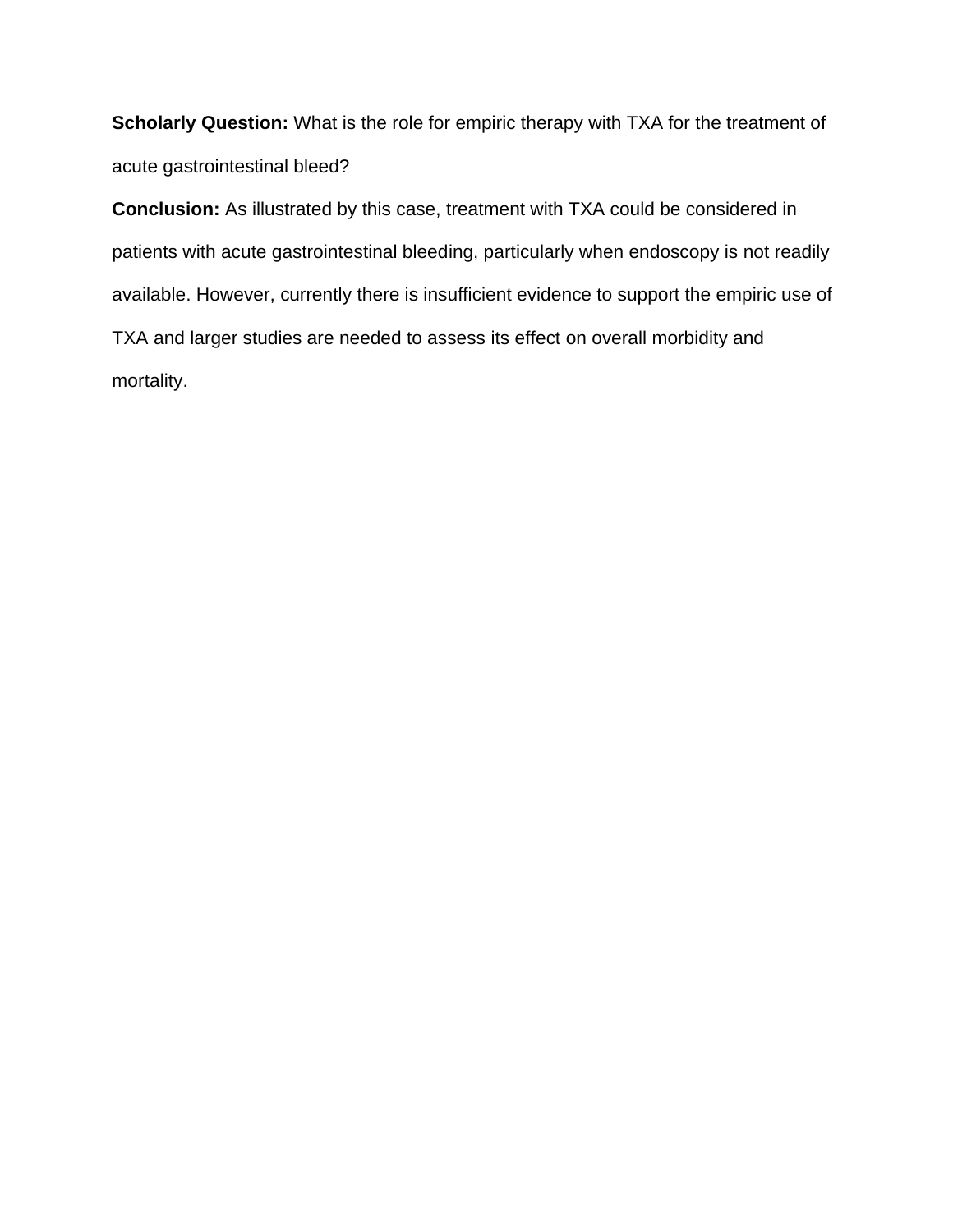# THE USE OF TRANEXAMIC ACID FOR THE TREATMENT OF ACUTE GI BLEEDING **Introduction:**

Gastrointestinal bleeding is a common medical emergency with an estimated incidence of approximately 100 episodes per 100,000 persons annually.<sup>1</sup> The mortality rate of GI bleeding can be as high as 10%, and approximately 3% among patients with lower GI bleeds who are admitted to the hospital.<sup>2</sup> A strong predictor of mortality is the risk of rebleeding.<sup>3</sup>General management of GI bleeds includes resuscitation with appropriate fluid and/or blood products and consultation with gastroenterology for endoscopy early in the hospital course. <sup>4</sup> However, a bleeding site is not always identified with endoscopy, particularly in lower GI bleeds, and the identification of more than one potential bleeding site is not uncommon.<sup>5</sup> When this is the case, further imaging studies can help localize the region of bleeding but do not necessarily allow for direct intervention.

Tranexamic acid (TXA) is an antifibrinolytic agent that binds to plasminogen thereby preventing the degradation of fibrin. It is FDA approved to treat heavy menstrual bleeding and has more recently been shown to reduce acute blood loss in a variety of clinical settings. A 2012 systematic review found that TXA reduced the probability of surgical patients requiring a blood transfusion by about a third.<sup>6</sup> The CRASH-2 trial investigated the effect of early administration of TXA in trauma patients. All-cause mortality and death due to hemorrhage were both significantly reduced in patients receiving TXA within the first eight hours of a traumatic injury without significant increase in vascular occlusive events.<sup>7,8</sup> The MATTERs study showed an overall reduction in mortality when TXA is used in the management of wartime injuries.<sup>9</sup> This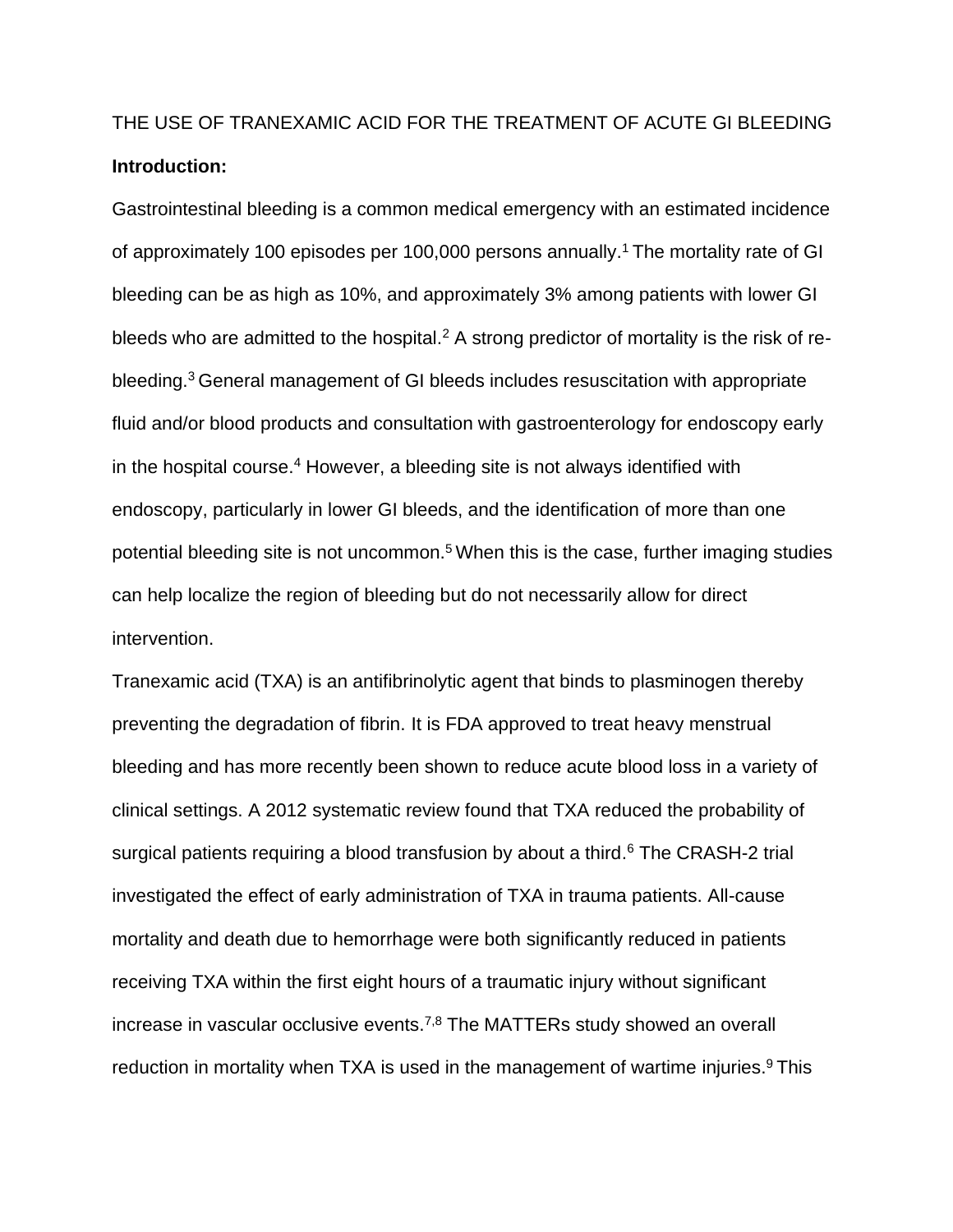subsequently led to the addition of TXA to the Tactical Combat Casualty Care (TCCC) guidelines in 2011.<sup>10</sup> More recently TXA has been investigated for its use in reducing death due to bleeding in women with postpartum hemorrhage. <sup>11</sup> To date there are only a few smaller trials investigating the use of TXA in gastrointestinal bleeding. One in particular showed a reduced urgency in the timing of endoscopy in patients receiving TXA for gastrointestinal bleed.<sup>12</sup> There is currently a large ongoing randomized controlled trial investigating its use in acute upper and lower GI bleeding.<sup>13</sup> The following is a case of a patient admitted with an acute transfusion-dependent gastrointestinal bleed who was successfully treated with TXA.

#### **Case Presentation:**

An 87-year-old man with a history of hypertension and chronic kidney disease stage III presented to the emergency room with sudden onset painless hematochezia. On admission to the intensive care unit, he was hemodynamically stable with a hemoglobin of 9.6 g/dl. He continued to have ongoing bleeding with a subsequent fall in his hemoglobin to 6.5 g/dl, prompting transfusion of one unit of packed red blood cells. He underwent emergent upper and lower endoscopy, which demonstrated extensive left sided diverticulosis affecting the sigmoid and descending colon. Blood clots were present but there was no evidence of active bleeding. Over the next three days of hospitalization, he continued to have intermittent hematochezia with a subsequent fall in his hemoglobin requiring a total of four units of packed red blood cells to maintain his hemoglobin greater than 7 g/dl. Additional nuclear imaging with tagged red blood cells and CT angiogram failed to identify the source of bleeding, despite his ongoing hematochezia. He ultimately received a parenteral infusion of TXA (1g loading dose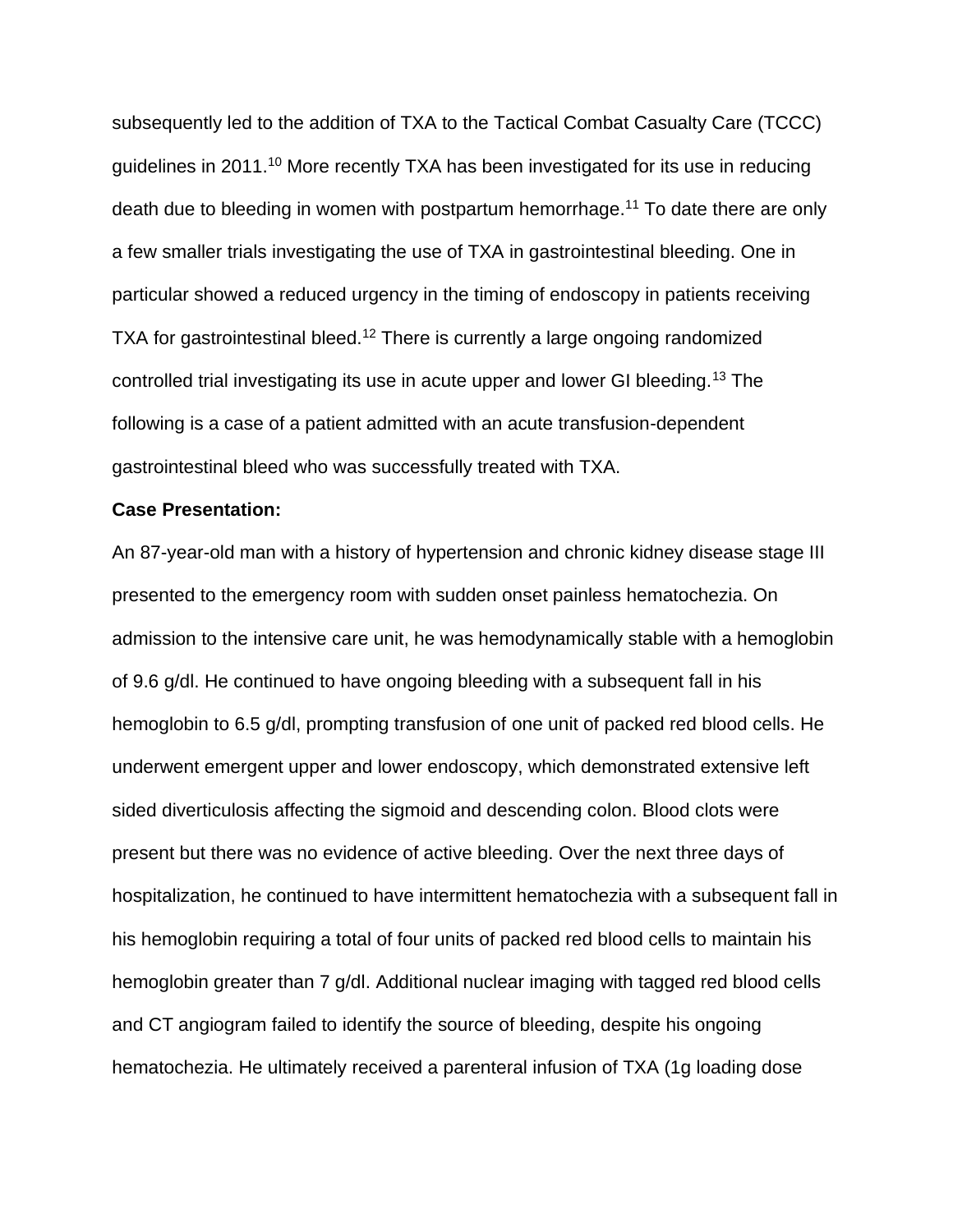followed by a 3g slow infusion over 24 hours), a treatment protocol that was derived from the current HALT-IT trial.<sup>13</sup> He had no side effects or adverse events from receiving the medication. Following the TXA infusion he had complete resolution of his hematochezia. He was monitored for an additional 48 hours in the hospital with stabilization of his hemoglobin and no further bleeding. At his follow up outpatient visit weeks later, he denied recurrent hematochezia and his hemoglobin remained stable.

#### **Discussion:**

Early administration of TXA in patients with acute gastrointestinal bleeding could reduce the need for blood transfusion and the risk of re-bleeding. TXA is an antifibrinolytic that prevents breakdown of fibrin blood clots, and therefore could prevent recurrent bleeding which has been associated with higher mortality.<sup>3</sup> It could also reduce the urgency of endoscopy,<sup>12</sup> which would be beneficial in remote locations where this resource might not be readily available.

This case illustrates the successful use of TXA to treat recurrent intermittent gastrointestinal bleeding. Although no definitive source was identified on colonoscopy, CT angiogram or tagged red blood cell imaging, the patient continued to have intermittent hematochezia requiring multiple transfusions with packed red blood cells to maintain his hemoglobin above the transfusion threshold of  $7$  g/dl.<sup>14</sup> There is a possibility that his bleeding would have resolved with time alone, however he was monitored over several days and continued to require blood transfusions due to persistent bleeding. After receiving a TXA infusion he had complete resolution of his hematochezia and stabilization of his hemoglobin. He had no recurrence of bleeding following the infusion.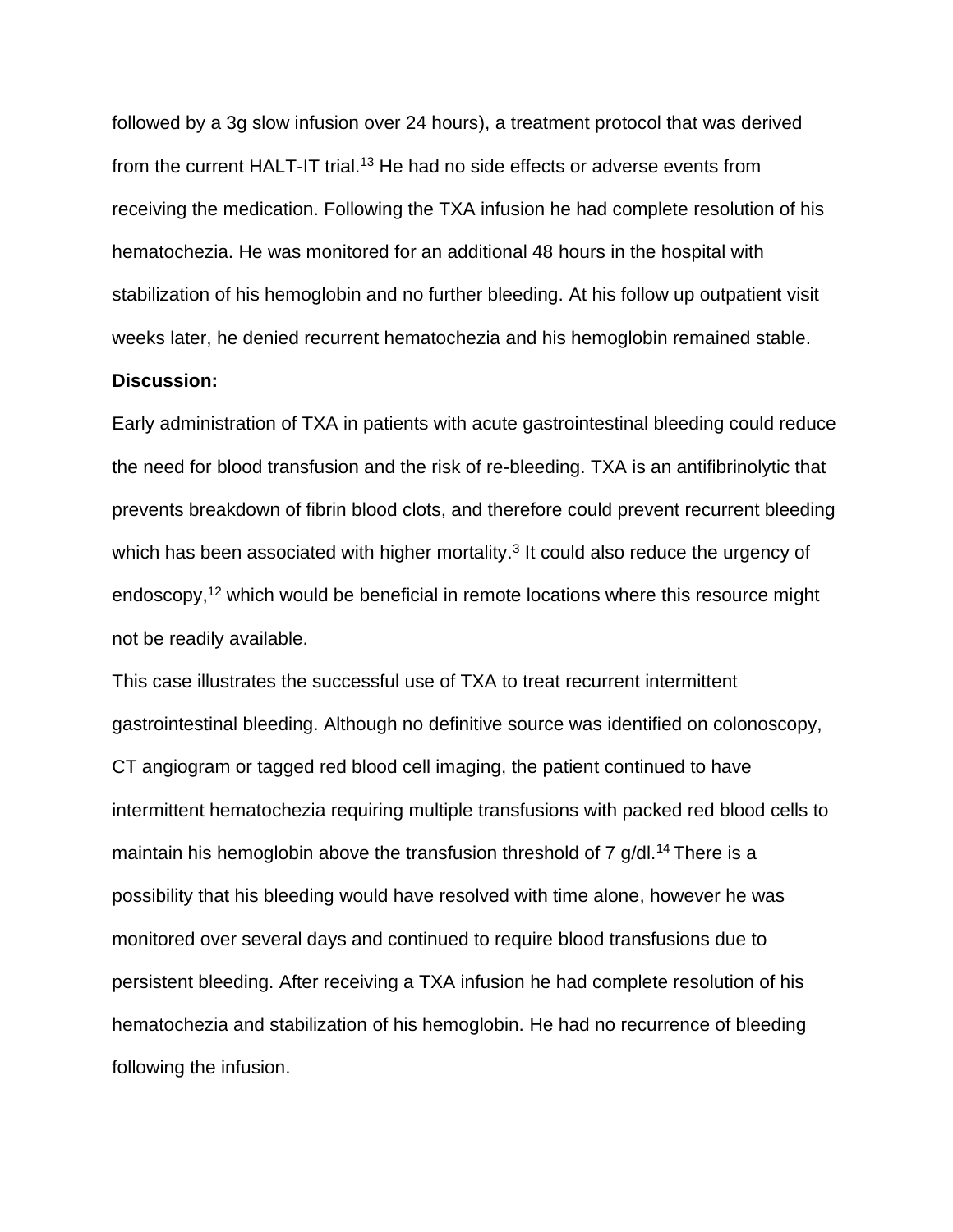There are few clinical trials investigating the use of TXA in the treatment of gastrointestinal bleeds. Most of these trials were underpowered and too small to assess for adverse outcomes.<sup>12,15</sup> Therefore further studies investigating its use are needed. Currently there is a large international randomized double-blind placebo-controlled trial underway investigating the use of TXA in patients with acute upper or lower gastrointestinal bleeding.<sup>13</sup> The HALT-IT trial will help to determine if TXA should be used empirically to treat GI bleeds, based on whether or not it reduces mortality and the need for blood transfusion as it has with trauma patients and hemorrhage from other sources.

The trial will also investigate the potential side effects of TXA when used to treat GI bleeds. In this case, the patient did not develop any adverse reaction to the medication. In the CRASH-2 there was not a statistically significant increase in the risk of thromboembolism.<sup>7</sup> However, both venous and arterial thrombosis have been reported with TXA use in the past and active thromboembolic disease is a contraindication to the use of oral TXA. Seizures have also been a reported side effect particularly with higher doses of TXA and in older patients. <sup>16</sup> In both the MATTERs and WOMAN studies, the majority of participants were under the age of 35, and in CRASH-2 the largest demographic was 35-34.7,9,11 Given that GI bleeds more commonly affect older patients,<sup>17</sup> it will be interesting to see if this is a significant side effect when TXA is used to treat acute GI bleeds.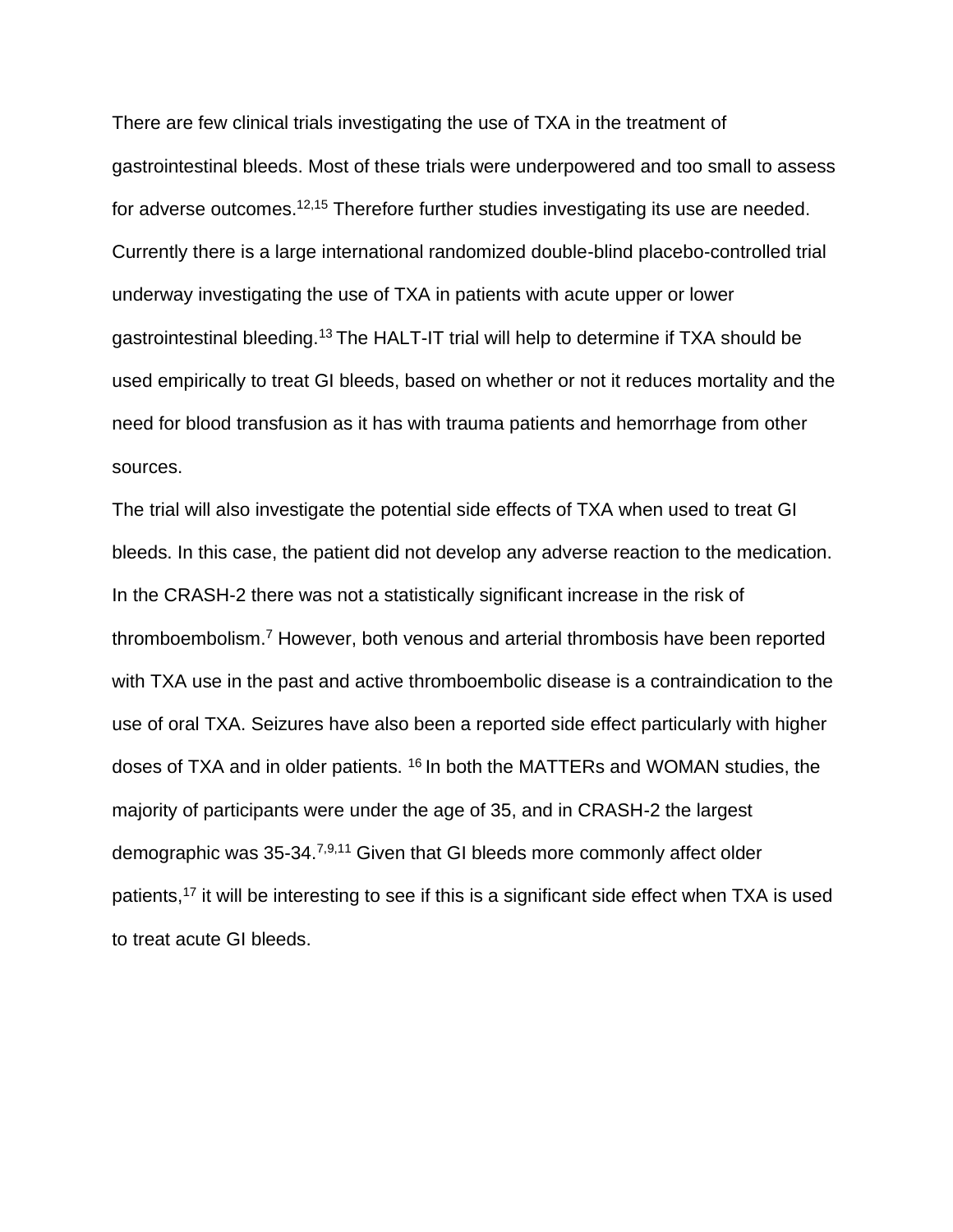### **Scholarly Question:**

What is the role for empiric therapy with tranexamic acid for the treatment of acute gastrointestinal bleed?

#### **Conclusion:**

This case report supports the need for further evaluation of TXA in patients with uncontrolled gastrointestinal bleeding. Treatment with TXA could be considered in patients with an acute GI bleed, particularly in areas where endoscopy or advanced imaging modalities are not readily available. Currently there is insufficient evidence to support the empiric use of TXA and larger studies are needed to assess the effect of TXA on overall morbidity and mortality, including the effect on thromboembolic events and other significant adverse effects. However, based on the available evidence, it is important for family medicine physicians, particularly in the military, to be comfortable using TXA to treat a variety of conditions. This includes heavy menstrual bleeding, postpartum hemorrhage, trauma and, pending further evidence, acute gastrointestinal bleeds.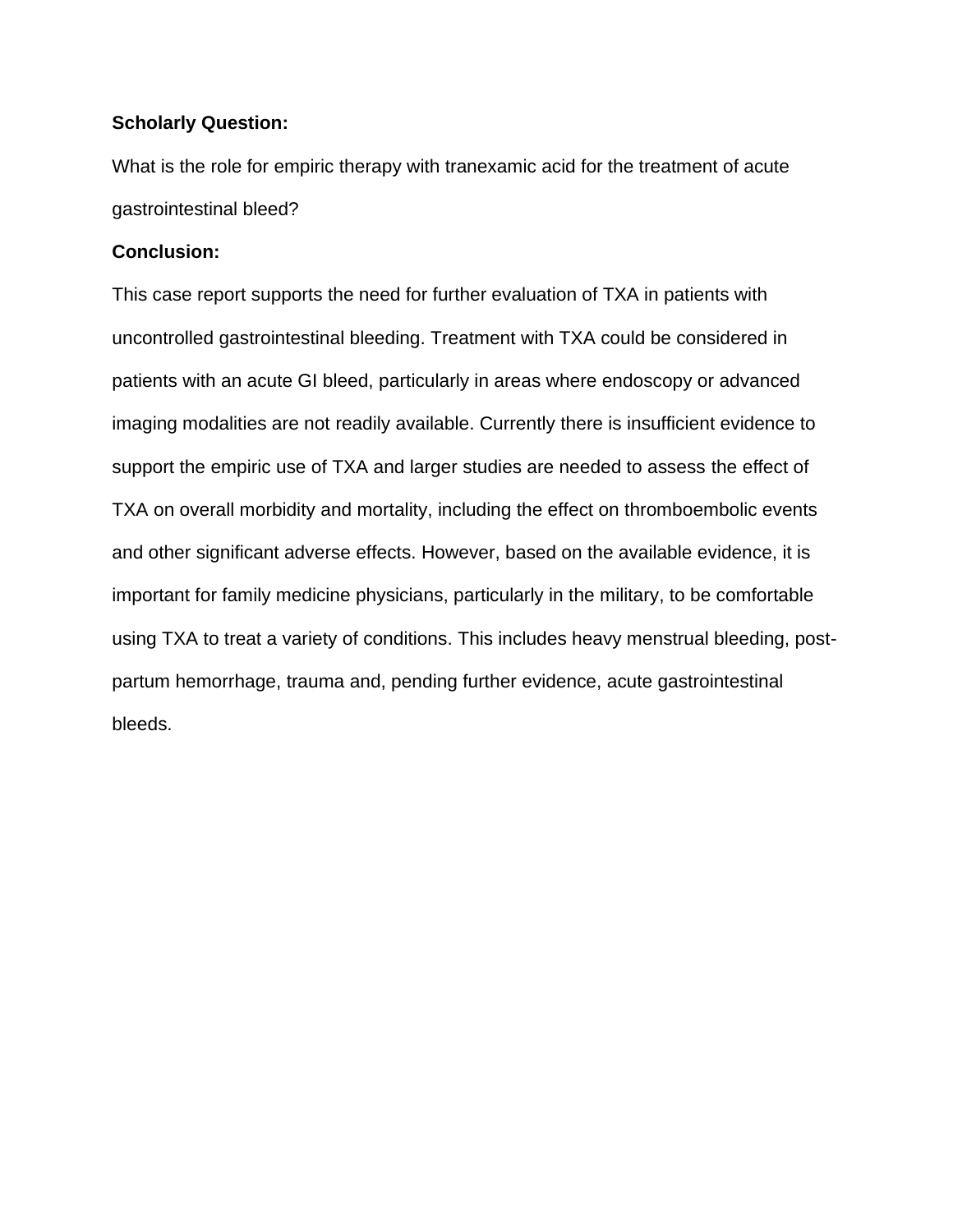## **References:**

1. Manning-Dimmitt LL, Dimmitt SG, Wilson GR. Diagnosis of gastrointestinal bleeding in adults. *Am Fam Physician.* 2005 Apr 1;71(7):1339-46.

2. Farrell JJ, Friedman LS. Review article: the management of lower gastrointestinal bleeding. *Aliment Pharmacol Ther*. 2005;21:1281.

3. Jairath V, Barkun A: Improving outcomes from acute upper gastrointestinal bleeding. *Gut*. 2012;61: 1246-1249.

4. Zuccaro G Jr. Management of the adult patient with acute lower gastrointestinal bleeding. American College of Gastroenterology. Practice Parameters Committee. Am J Gastroenterol. 1998;93:1202–8.

5. Hussain H, Lapin S, Cappell MS. Clinical scoring systems for determining the prognosis of gastrointestinal bleeding. *Gastroenterol Clin North Am.* 2000;29:445–64.

6. Ker K, Edwards P, Perel P, Shakur H, and Roberts I. Effect of tranexamic acid on surgical bleeding: systematic review and cumulative meta-analysis. *BMJ*. 2012;344: pp. e3054

7. CRASH-2 Trial Collaborators. Effects of tranexamic acid on death, vascular occlusive events, and blood transfusion in trauma patients with significant haemorrhage (CRASH-2): a randomized, placebo-controlled trial." *Lancet*. 2010;376(9734):23-32.

8. Roberts I, Prieto-Merino D, Manno D. Mechanism of action of tranexamic acid in bleeding trauma patients: an exploratory analysis of data from the CRASH-2 trial. *Crit Care*. 2014;18(6):685. Published 2014 Dec 13.

9. Morrison JJ, Dubose JJ, Rasmussen TE, Midwinter MJ. Military application of tranexamic acid in trauma emergency resuscitation (MATTERs) study. *Arch Surg*. 2012;147(2):113-9.

10. Recommendations Regarding the Addition of Tranexamic Acid to the Tactical Combat Casualty Care Guidelines 2011-06. [https://health.mil/Reference-](https://health.mil/Reference-Center/Reports/2011/09/23/Addition-of-Tranexamic-Acid-to-the-Tactical-Combat-Casualty-Care-Guidelines)[Center/Reports/2011/09/23/Addition-of-Tranexamic-Acid-to-the-Tactical-Combat-](https://health.mil/Reference-Center/Reports/2011/09/23/Addition-of-Tranexamic-Acid-to-the-Tactical-Combat-Casualty-Care-Guidelines)[Casualty-Care-Guidelines.](https://health.mil/Reference-Center/Reports/2011/09/23/Addition-of-Tranexamic-Acid-to-the-Tactical-Combat-Casualty-Care-Guidelines)

11. WOMAN Trial Collaborators. Effect of early tranexamic acid administration on mortality, hysterectomy, and other morbidities in women with post-partum haemorrhage (WOMAN): an international, randomised, double-blind, placebo-controlled trial [published online April 26, 2017]. *Lancet*. 2017.

12. Tavakoli N, Mokhtare M, Agah S, Azizi A, Masoodi M, Amiri H, Sheikhvatan M, Syedsalehi B, Behnam B, Arabahmadi M, Mehrazi M. Comparison of the efficacy of intravenous tranexamic acid with and without topical administration versus placebo in